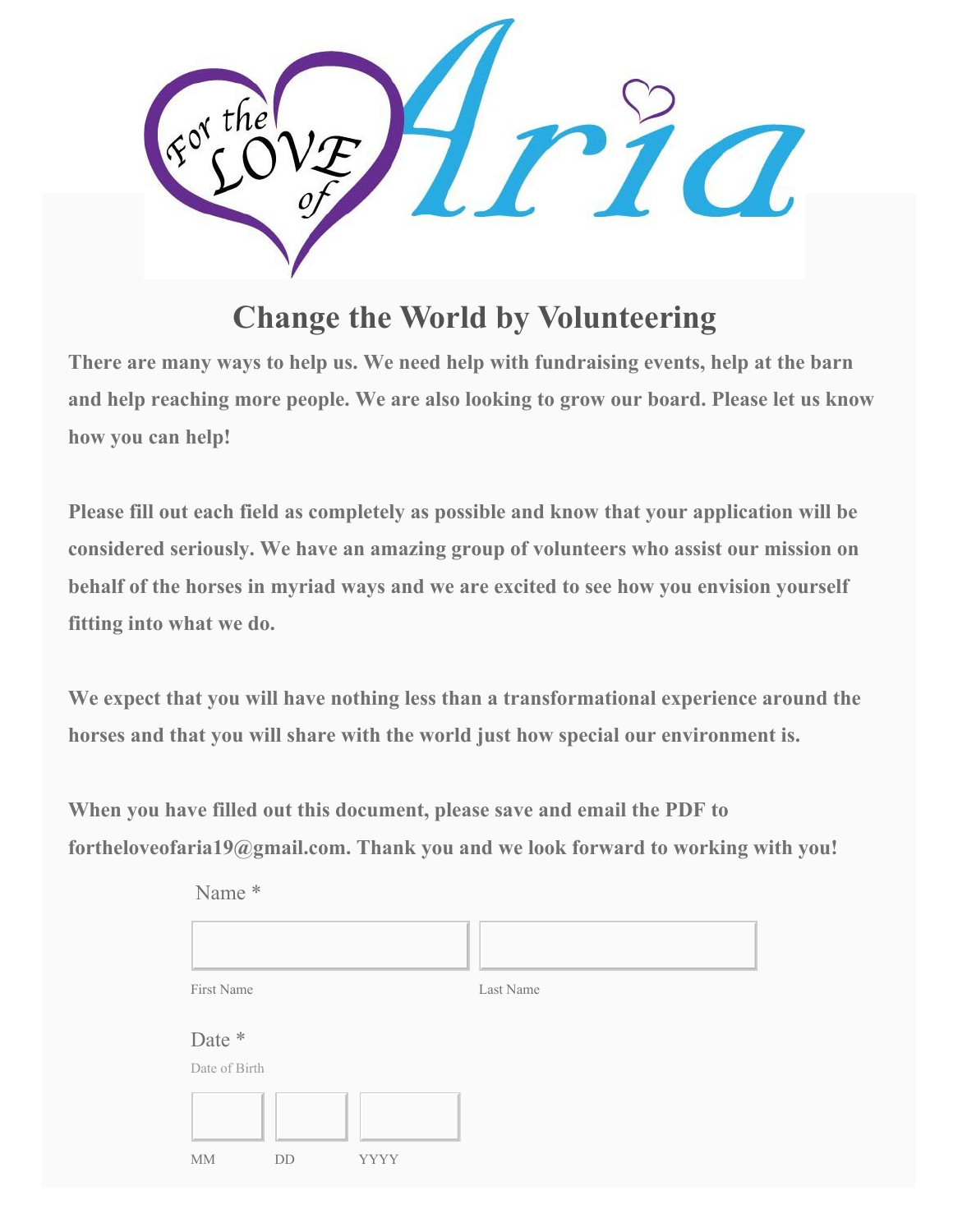## Address \*

 $\overline{a}$ 

| Address 2                                   | State/Province |
|---------------------------------------------|----------------|
|                                             |                |
|                                             |                |
|                                             |                |
| City                                        |                |
|                                             |                |
|                                             |                |
| Zip/Postal Code                             |                |
|                                             |                |
| $\operatorname{Country}$<br>Phone $(C)$ *   |                |
|                                             |                |
|                                             |                |
|                                             |                |
|                                             |                |
|                                             |                |
| $(\# \# \#)$<br>$\# \# \#$<br>$\# \# \# \#$ |                |
| Phone (H)                                   |                |
|                                             |                |
|                                             |                |
| $(\# \# \#)$<br>$\# \# \# \#$<br>$\# \# \#$ |                |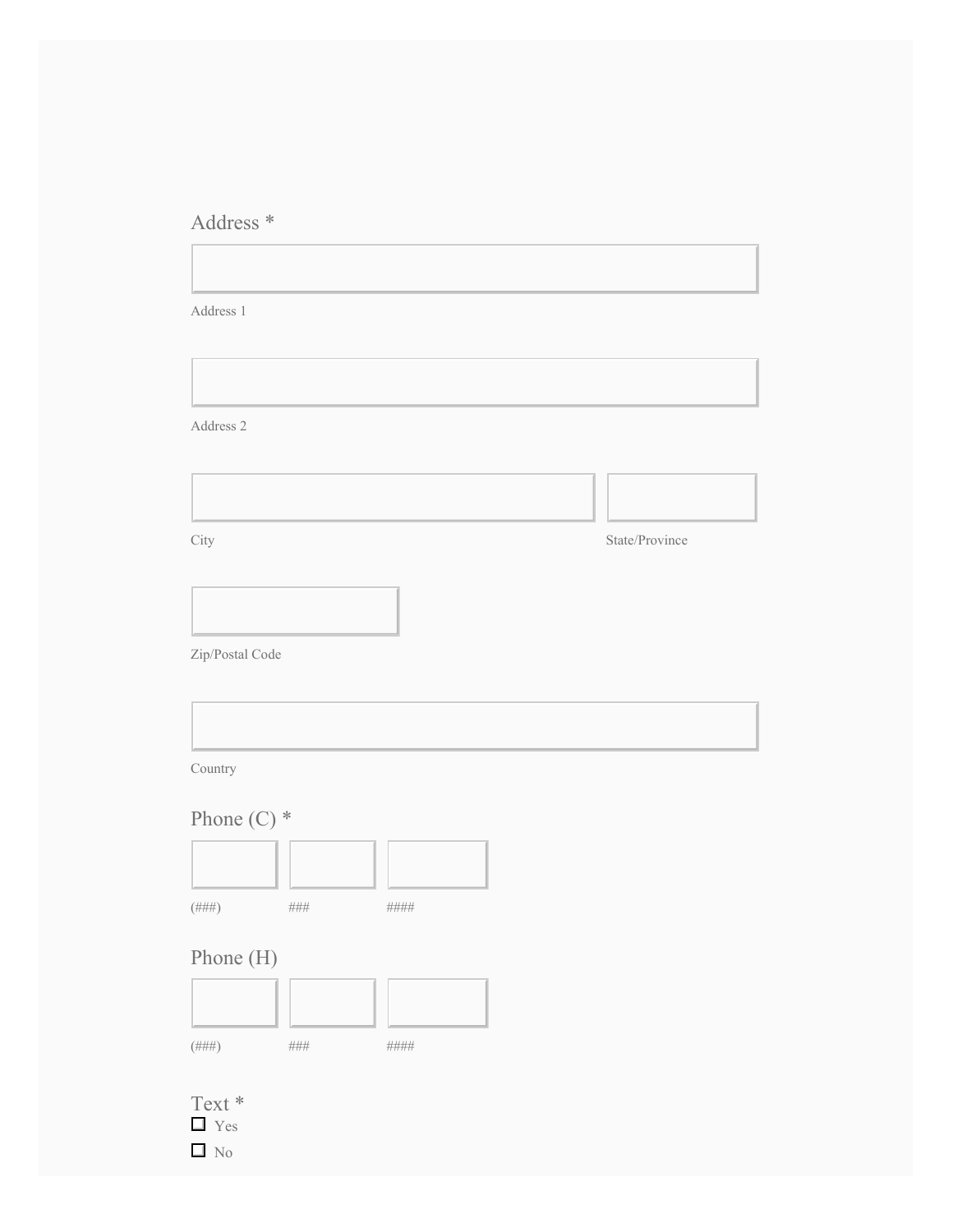Email Address \*

Why are you interested in volunteering? \*

Do you need community service hours: \* **T** Yes  $\Box$  No

If yes, Hours Needed:

for

## School

Do you have any physical conditions or limitations that may affect your ability to walk for an hour and jog short distances as a horse leader or side walker? \*

Tell us a little about yourself: Are you in school? What work do you do? Are you retired? \*